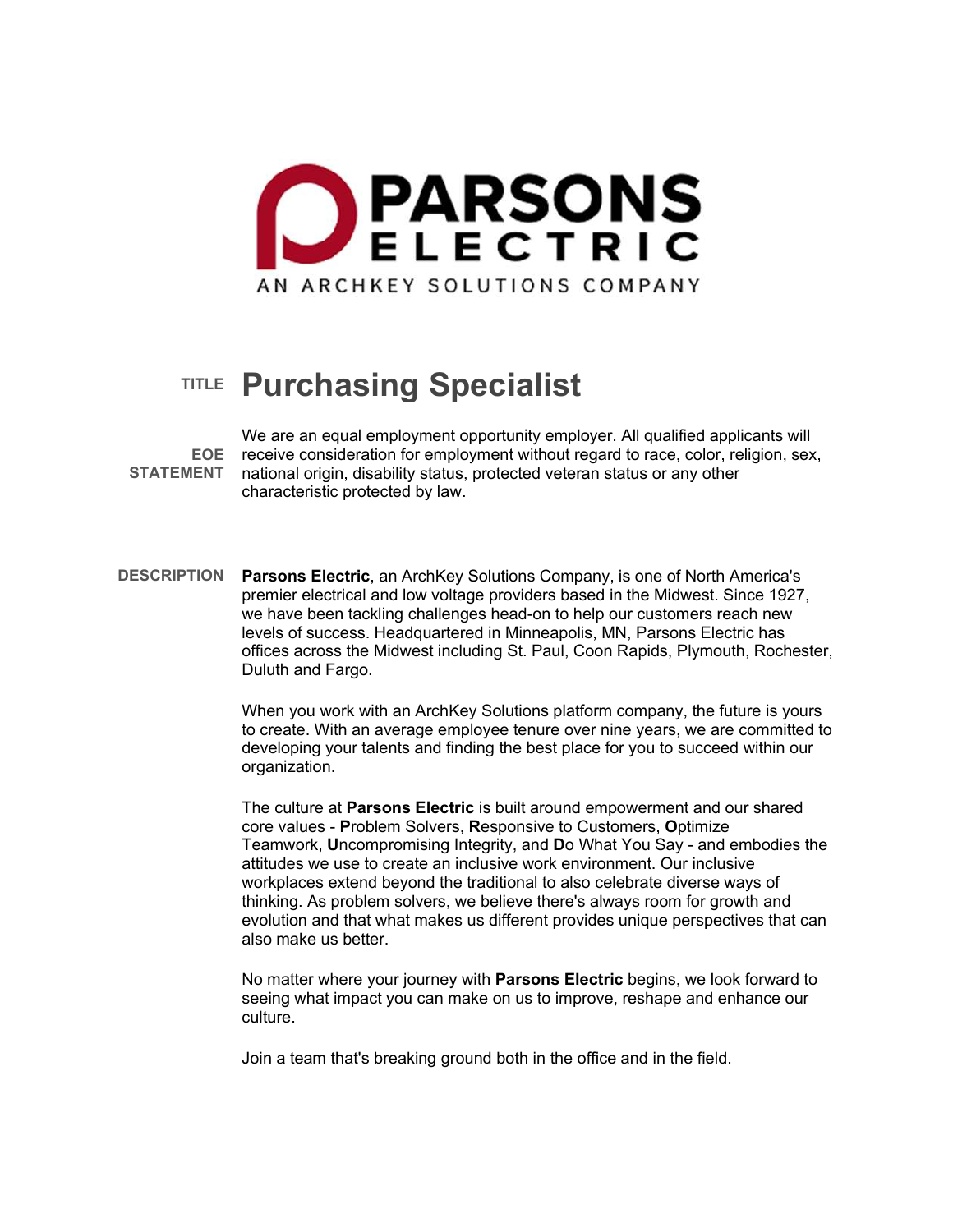#### **Job Summary**

Responsible for the day-to-day coordination, procurement, and maintenance of materials, goods and supplies necessary for quality and timely business operations, in alignment with all Company policies, procedures, key objectives and regulations. This position makes key decisions related to the procurement of essential materials and provides coaching and mentorship to purchasing team employees. With financial responsibilities of this position adhering to the Employee Handbook regarding honesty, integrity, and ethical conduct with our vendors, customers, and employees is required.

### **Essential Functions**

Reasonable accommodations may be made to enable individuals with disabilities to perform the essential functions.

- 1. Processes daily field orders received via telephone, email, forms, Project Place system. Places orders with appropriate vendors to ensure quality materials, goods and supplies are available in a timely fashion for the appropriate group or project site.
- 2. Manages invoices, prepares purchase orders, and monitors pricing on all orders. Works closely with accounts payable to correctly price materials on service work orders.
- 3. Supports and processes daily tool purchase orders as requested per guidelines provided. Verify goods that were either released or ordered for pricing, quantity, shipping method accuracies.
- 4. Collaborates frequently with vendors and co-workers to resolve issues on invoices, utilizing the accounts payable invoice router.
- 5. Documentation such as RFQ's, purchase orders, shipping logs, and more through APDM model projects and collaborate with Project Manager of project.
- 6. Works with project managers on purchasing needs and in development of next-step solutions on all non-returnable materials. Meets or exceeds expectations for customer service in the areas of communication, feedback and solution-based problem solving.
- 7. Trains, mentors, and checks the work of other purchasing co-workers as needed.
- 8. Uses software system to enter purchase orders and cost codes for accurate purchase orders.
- 9. Utilizes current standards for all purchasing activities to achieve two-day completion and submittal of purchase orders.
- 10. Supports Parsons Electric's Manufacturing Regional Centers for daily and bulk orders.
- 11. Assists with our VMI program logistics at our offices, warehouses, and jobsites.
- 12. Assists in resolving issues related to incorrect material quantities or items being shipped, or delay of materials.
- 13. Works with accounts receivable group to correctly price materials on service work orders.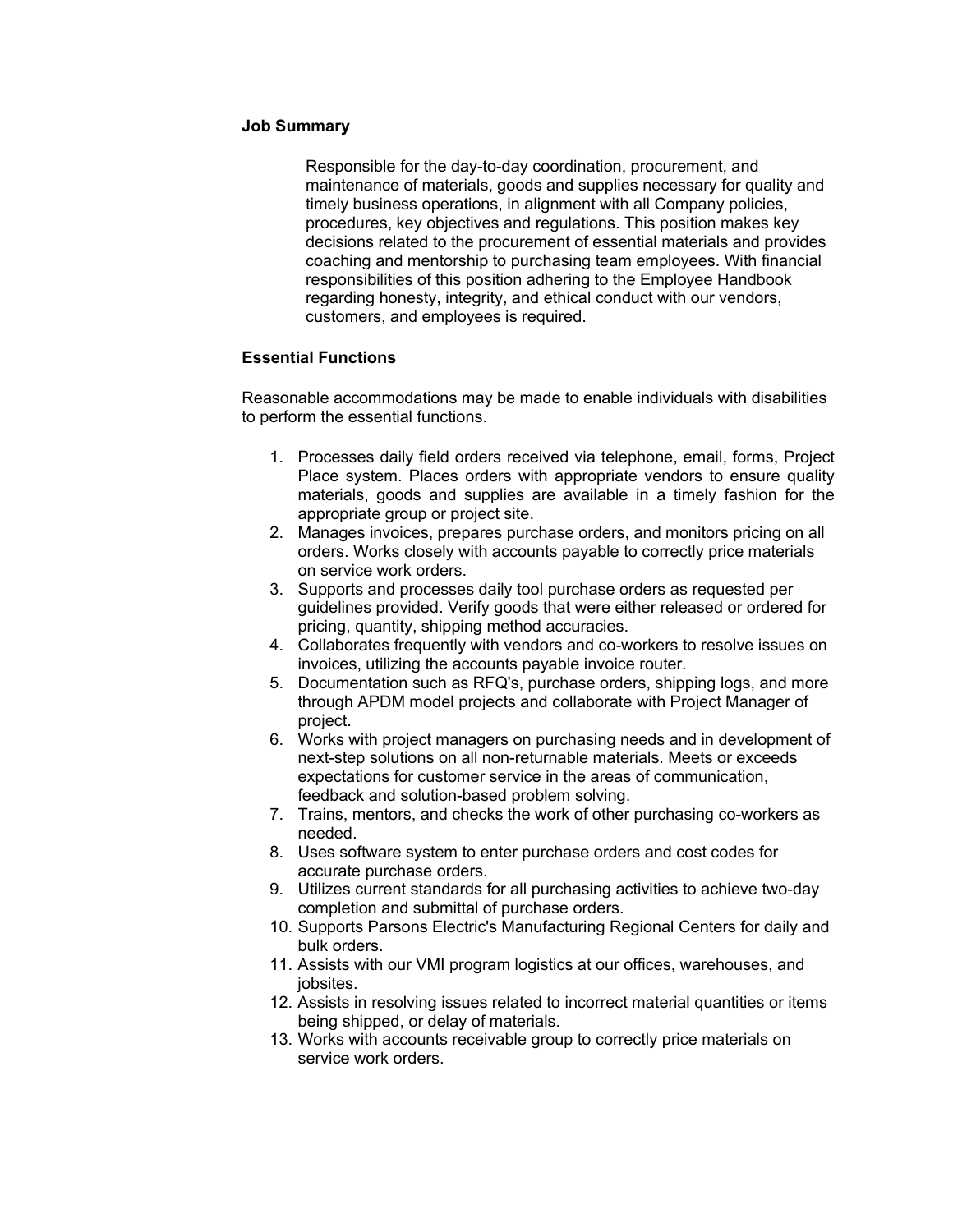- 14. Implements LEAN concepts and methodologies for continuous improvement of operations processes and activities. Educates others on LEAN approaches.
- 15. Creates and maintains positive working relationships with co-workers, customers, vendors, project managers, office and field staff.
- 16. Stays informed of new materials, technologies, techniques and practices.
- 17. Maintains compliance with all federal, state and local laws and regulations.
- 18. Maintains professional and technical knowledge by attending education workshops, reviewing professional publications, establishing personal networks, and participating in professional societies relevant to the industry.
- 19. Supports the mission, vision and values of the Company and works creatively to best support the Company's long-term goals. Champions and models the Company culture at all times.
- 20. Performs other tasks and duties as assigned.
- 21. Follows all guidelines, policies and procedures established by the Company.

## **Required Education, Experience and Skills**

- 1. Associate's Degree or equivalent work experience in business, accounting or a related field.
- 2. Minimum 3-5 years of purchasing experience, preferably in electrical construction or a related field.
- 3. Knowledge of the electrical construction industry and related materials. Preferred electrical product parts and brands.
- 4. Basic project management training and experience. Understanding of the project life cycle.
- 5. Training and work experience with LEAN methodologies and applications. Strong process orientation.
- 6. Aptitude to work independently under pressure, assess multiple demands and manage changing priorities.
- 7. Demonstrated enthusiasm for expanding knowledge and skills to meet the needs of a dynamic technology-focused business while directly contributing to the success of others.
- 8. Demonstrated strong analytical and mathematical skills and strong detail orientation.
- 9. Effective problem solving, interpersonal and time management skills.
- 10. Strong organizational and critical thinking skills.
- 11. Strong coaching and mentoring skills.
- 12. Strong and professional team player, with effective collaboration and relationship-building skills. Willingly accepts feedback for continuous improvement.
- 13. Strong written and verbal communication skills, including high quality documentation and report preparation. Strong telephone communication skills.
- 14. Demonstrated high level of integrity and dependability.
- 15. Conceptual ability to work with minimum amount of information and quickly develop an understanding of the customer requirements.